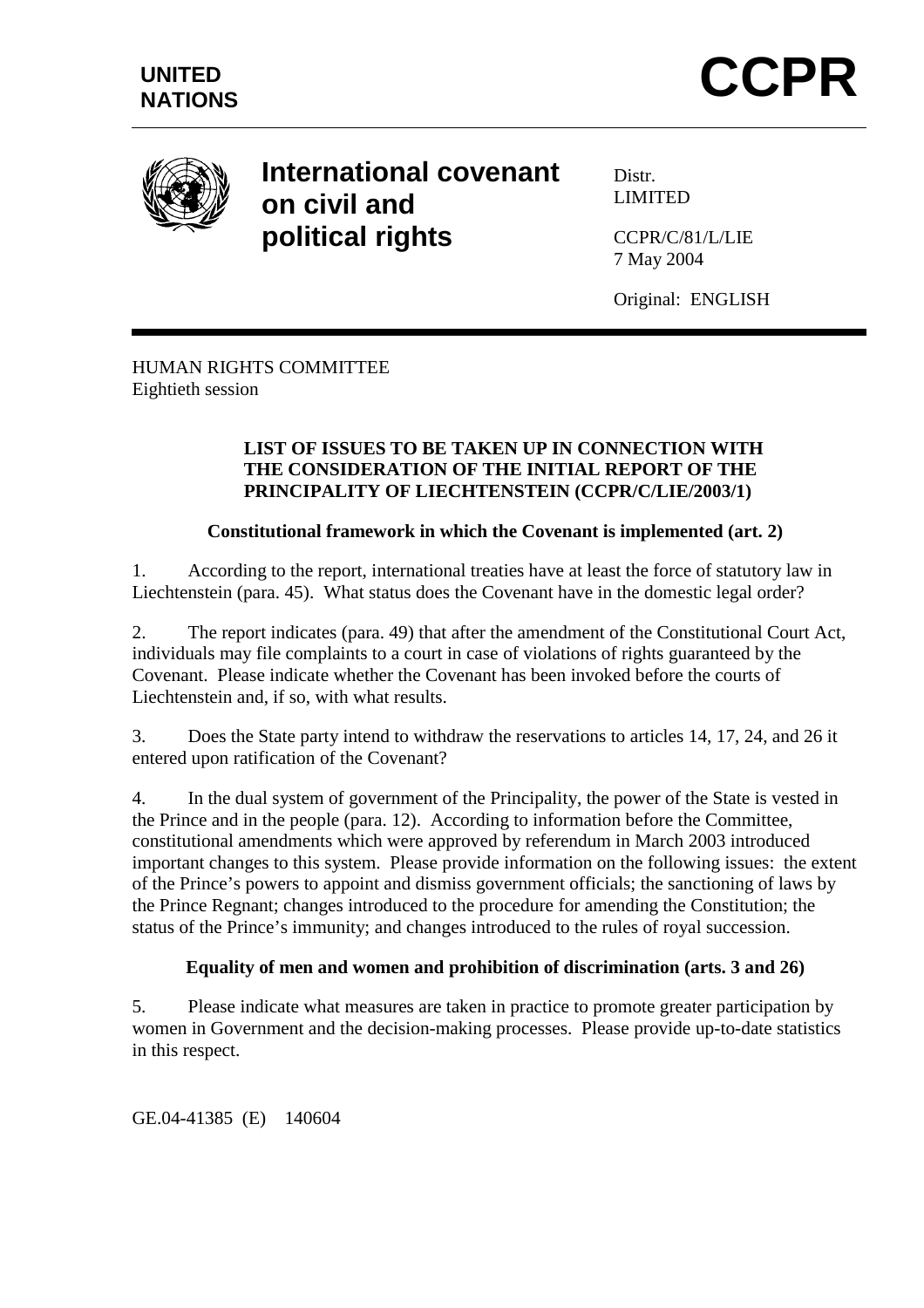CCPR/C/81/L/LIE page 2

6. Please provide up-to-date information on the impact of the award of recognition instituted in 1999 (para. 51) as a tool for raising awareness about issues of gender equality. What has been the practical impact of the administrative measures referred to in paragraph 164 to counteract the *de facto* unequal treatment of women and girls?

7. Liechtenstein's declaration on article 3 of the Covenant states that this provision does not constitute an impediment to the constitutional rules on the hereditary succession to the throne of the Reigning Prince. The report explains that this is due to the fact that the laws governing the hereditary succession to the throne of the Reigning Prince do not provide for female hereditary succession (paras. 52 and 53). Please provide further information on the compatibility of this declaration with article 3 of the Covenant.

8. What measures are being implemented in practice to address right-wing extremism among young people? Please provide information on the measures taken to address this phenomenon in the educational system. How does the State party implement the new provision of the Penal Code (2000) which criminalizes membership in a group that promotes or incites racial discrimination (para. 157)? What measures have been taken to train the police, prosecuting authorities and the courts on the contents of new criminal law provisions on racism?

9. Please clarify why the equal protection clause set out in the Constitution is only applicable to citizens (paras. 33 and 45). Is the State party considering amending the Constitution to ensure equality for all individuals legally under the jurisdiction of Liechtenstein?

10. According to the information before the Committee, a referendum was held in 2003 by which naturalization requirements were changed to facilitate the naturalization of long-term residents. Please provide additional information on the system of popular vote for the granting of citizenship.

# **Derogation (art. 4)**

11. Under what circumstances and in what manner may certain rights be restricted, even without any legal basis, in instances of "clear and present danger"? (para. 34).

12. According to information before the Committee, the constitutional amendments approved by referendum in March 2003 have granted the Princely House powers to derogate from certain rights. How are these powers considered compatible with article 4 of the Covenant?

### **Right to life (art. 6), right to liberty and security of person (art. 9), and rights of persons deprived of their liberty (art. 10)**

13. Liechtenstein's Constitution contains no special provision protecting the right to life (para. 61). Does the State party plan to recognize this right constitutionally? To what extent is the police power to use firearms under the Police Act and the National Administration Act compatible with the United Nations Basic Principles on the Use of Force and Firearms by Law Enforcement Officials (para. 63)?

14. How soon after arrest can a suspect contact his/her lawyers or family, and how soon and how often is he/she entitled to a medical examination?